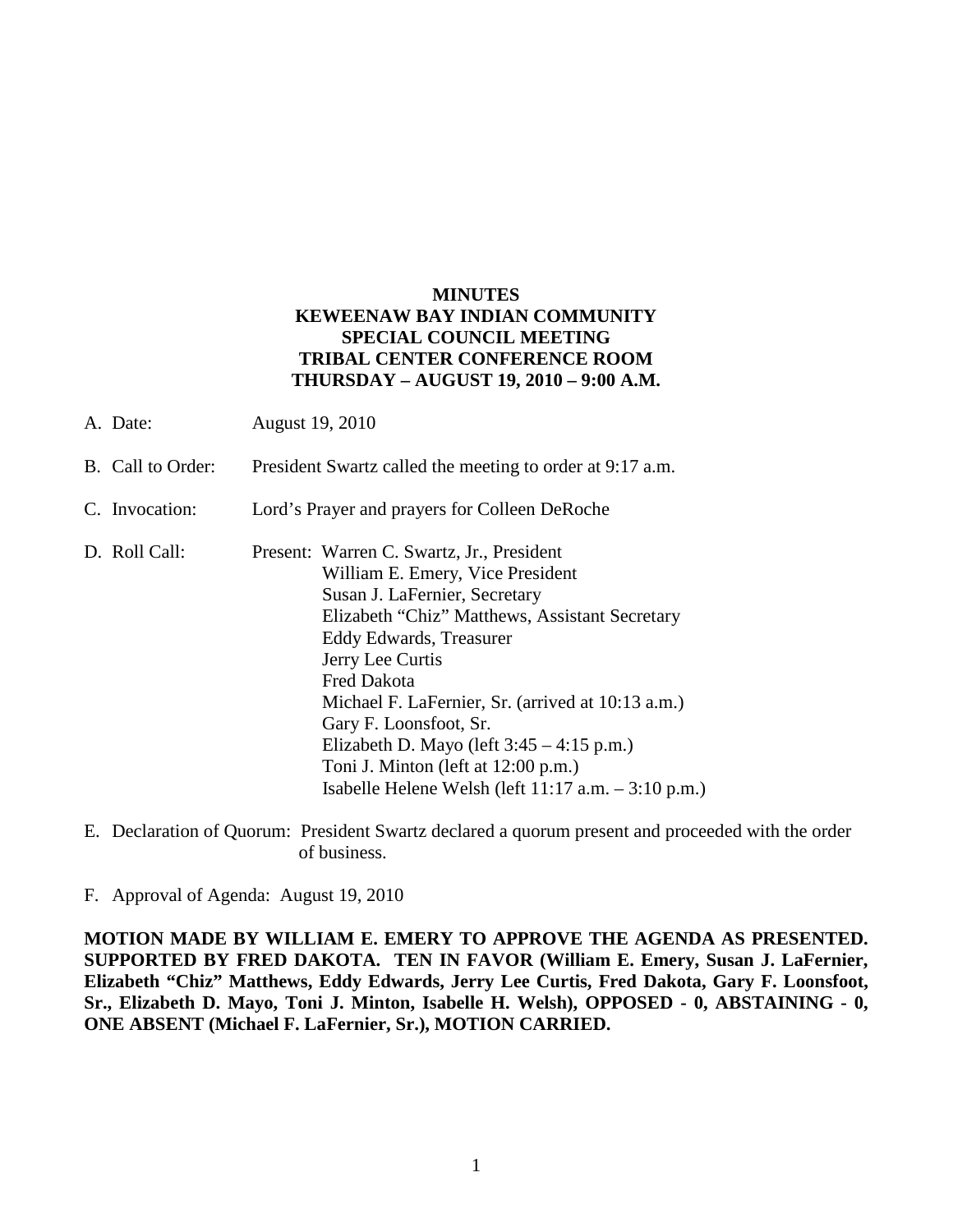#### G. Old Business:

- 1. Larry Denomie III, CEO
	- a) TERO Director/Work Force Coordinator Position Announcement and Budget

**MOTION MADE BY EDDY EDWARDS TO APPROVE THE TERO JOB DESCRIPTION AT FULL-TIME WITH THE FOLLOWING CHANGES: THE PRESIDENT WILL BE THE SUPERVISOR, IT WILL BE AT A GRADE 9, DELETE** *AND/OR* **IN THE SECOND AND THIRD LINES UNDER QUALIFICATIONS AND ADD UNDER DUTIES** *TO FOLLOW/ENFORCE THE TERO ORDINANCE***. SUPPORTED BY WILLIAM E. EMERY. TEN IN FAVOR (William E. Emery, Susan J. LaFernier, Elizabeth "Chiz" Matthews, Eddy Edwards, Jerry Lee Curtis, Fred Dakota, Gary F. Loonsfoot, Sr., Elizabeth D. Mayo, Toni J. Minton, Isabelle H. Welsh), OPPOSED - 0, ABSTAINING - 0, ONE ABSENT (Michael F. LaFernier, Sr.), MOTION CARRIED.**

> b) Parks/Marina Caretaker Position Announcement – Changes: 40 hours flexible, CEO Office will supervise, Equivalency/GED, limited living quarters from May to October, works with Parks and Recreation Committee, and must be bondable.

**MOTION MADE BY ELIZABETH D. MAYO TO APPROVE THE PARKS/MARINA CARETAKER JOB DESCRIPTION WITH THE CHANGES AS DISCUSSED. SUPPORTED BY TONI J. MINTON. TEN IN FAVOR (William E. Emery, Susan J. LaFernier, Elizabeth "Chiz" Matthews, Eddy Edwards, Jerry Lee Curtis, Fred Dakota, Gary F. Loonsfoot, Sr., Elizabeth D. Mayo, Toni J. Minton, Isabelle H. Welsh), OPPOSED - 0, ABSTAINING - 0, ONE ABSENT (Michael F. LaFernier, Sr.), MOTION CARRIED.**

> c) Sand Point Master Plan Michigan Coastal Management Grant – Larry Denomie will inform that we have declined this grant

### **Mike LaFernier, Sr. arrived at 10:13 a.m.**

d) 15.0 Career Development 15.1 Policy Amendment – pro-rate the number of hours based on the hours worked per work week for those full-time employees that work less than 40 hours per week. Delete "Full-time employees shall be allowed up to 4 hours per week with pay to attend classes." (15.1)

**MOTION MADE BY EDDY EDWARDS TO APPROVE THE CAREER DEVELOPMENT POLICY AMENDMENT. SUPPORTED BY GARY F. LOONSFOOT, SR. TEN IN FAVOR (William E. Emery, Susan J. LaFernier, Elizabeth "Chiz" Matthews, Eddy Edwards, Jerry Lee Curtis, Fred Dakota, Gary F. Loonsfoot, Sr., Elizabeth D. Mayo, Toni J. Minton, Isabelle H. Welsh), OPPOSED - 0, ONE ABSTAINING (Michael F. LaFernier, Sr.), ABSENT – 0, MOTION CARRIED.**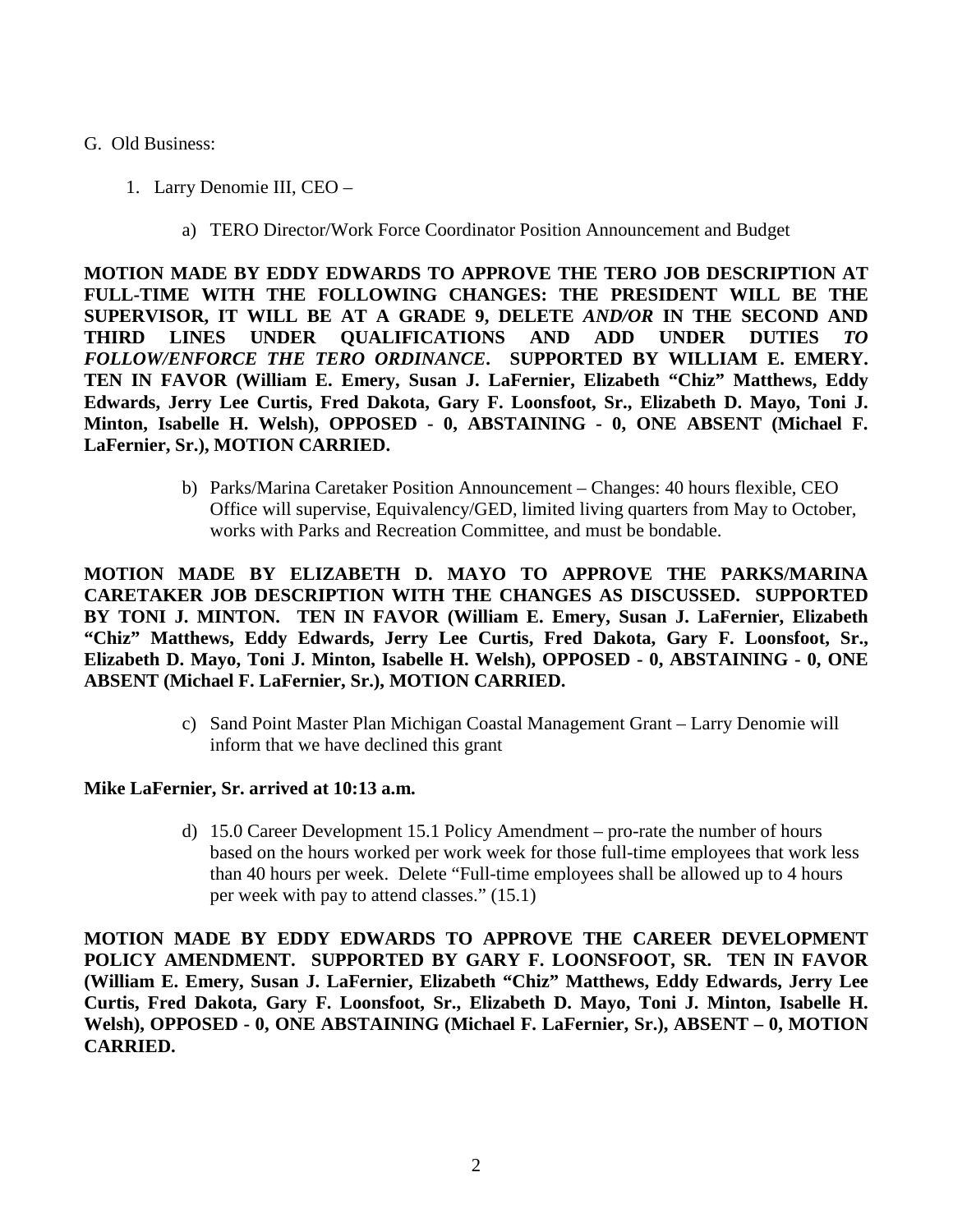e) Zero Tolerance for Theft Policy – Susan LaFernier presented suggestions and a draft policy. Comments/suggestions were also provided by Department Heads.

The Council may consider defining the severity of the theft.

**Break: 10:27 – 10:40 a.m.** 

**MOTION MADE BY EDDY EDWARDS TO TABLE THE DRAFT POLICY FOR ONE WEEK. SUPPORTED BY GARY F. LOONSFOOT, SR. ALL IN FAVOR (William E. Emery, Susan J. LaFernier, Elizabeth "Chiz" Matthews, Eddy Edwards, Jerry Lee Curtis, Fred Dakota, Michael F. LaFernier, Sr., Gary F. Loonsfoot, Sr., Elizabeth D. Mayo, Toni J. Minton, Isabelle H. Welsh), OPPOSED - 0, ABSTAINING - 0, ABSENT – 0, MOTION CARRIED.**

> f) KBIC Department of Transportation (DOT)/Public Works Proposal and Time Line/Bruce LaPointe, Project Manager – Review of plan to phase out Tribal Construction Company and integrate into the DOT.

**MOTION MADE BY FRED DAKOTA TO MOVE FORWARD WITH THE DOT PROPOSAL AND TIMELINE. SUPPORTED BY EDDY EDWARDS. TEN IN FAVOR (William E. Emery, Susan J. LaFernier, Elizabeth "Chiz" Matthews, Eddy Edwards, Jerry Lee Curtis, Fred Dakota, Gary F. Loonsfoot, Sr., Elizabeth D. Mayo, Toni J. Minton, Isabelle H. Welsh), OPPOSED - 0, ONE ABSTAINING (Michael F. LaFernier, Sr.), ABSENT – 0, MOTION CARRIED.**

H. New Business:

1. Todd Warner, NRD - Summer Youth Conservation Crew Presentation [Power Point] with (3) Superior Watershed Personnel. 18 youth were involved with this summer work crew.

**Break: 11:16 – 11:25 a.m.** 

# **Isabelle Welsh left at 11:17 a.m.**

2. Janice Shalifoe/Cindy Curtis – Donation Request for Powwow Travel - Four Thunders Drum Group - Odanah, WI on August 20–22, 2010 – Cindy stated that the drum group has always returned the honorarium given them, back to the Tribal Center. (In the future, powwow travel will be put in the Cultural Committee budget)

**MOTION MADE BY MICHAEL F. LAFERNIER, SR. TO APPROVE THE FOUR THUNDERS DRUM GROUP REQUEST FOR \$1,200.00 AND HAVE THE RECEIPTS TURNED INTO THE ACCOUNTING OFFICE. SUPPORTED BY ELIZABETH "CHIZ" MATTHEWS. TEN IN FAVOR (William E. Emery, Susan J. LaFernier, Elizabeth "Chiz" Matthews, Eddy Edwards, Jerry Lee Curtis, Fred Dakota, Michael F. LaFernier, Sr., Gary F. Loonsfoot, Sr., Elizabeth D. Mayo, Toni J. Minton), OPPOSED - 0, ABSTAINING - 0, ONE ABSENT (Isabelle H. Welsh), MOTION CARRIED.**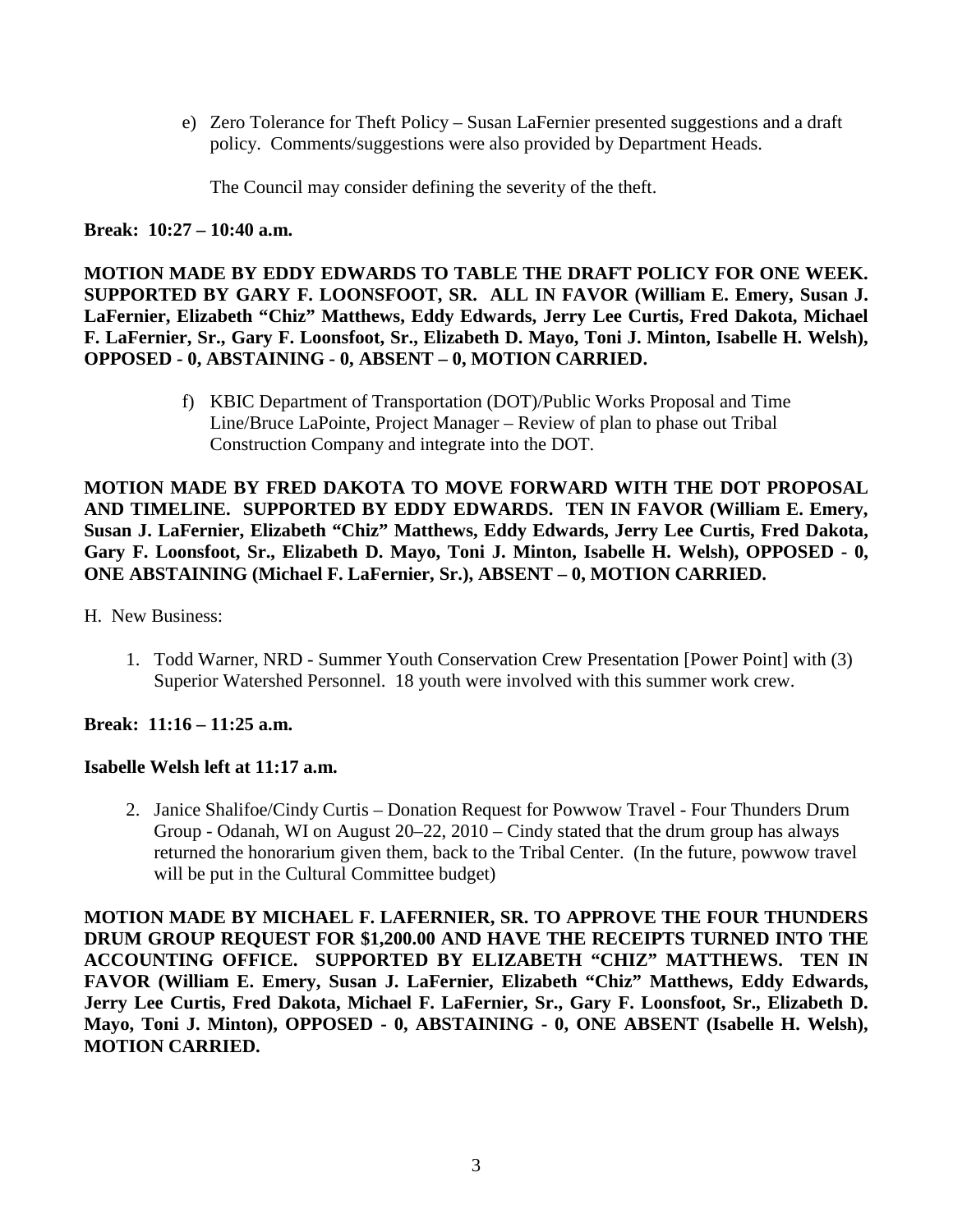3. Hubert LeRue, Unit Manager – (3) Government Bids for (2) 2011 Van Purchases – Prior motions were made on July 29, 2010

**MOTION MADE BY EDDY EDWARDS TO APPROVE THE FIFTEEN PASSENGER VAN FROM COPPER COUNTRY FORD FOR \$24,800.00 AND THE EIGHT PASSENGER VAN FOR \$20,475.00 AND THIS WILL REPLACE THE PRIOR MOTIONS ON THE NEW DAY VAN BIDS. SUPPORTED BY MICHAEL F. LAFERNIER, SR. TEN IN FAVOR (William E. Emery, Susan J. LaFernier, Elizabeth "Chiz" Matthews, Eddy Edwards, Jerry Lee Curtis, Fred Dakota, Michael F. LaFernier, Sr., Gary F. Loonsfoot, Sr., Elizabeth D. Mayo, Toni J. Minton), OPPOSED - 0, ABSTAINING - 0, ONE ABSENT (Isabelle H. Welsh), MOTION CARRIED.**

4. President Swartz [Jason Ayres, Realty Officer] – Resolution KB-1762-2010 Ann M. Dowd Residential Lease (Cancels prior lease to Sandra A. Dowd)

**MOTION MADE BY WILLIAM E. EMERY TO APPROVE RESOLUTION KB-1762-2010 ANN M. DOWD RESIDENTIAL LEASE. SUPPORTED BY ELIZABETH "CHIZ" MATTHEWS. TEN IN FAVOR (William E. Emery, Susan J. LaFernier, Elizabeth "Chiz" Matthews, Eddy Edwards, Jerry Lee Curtis, Fred Dakota, Michael F. LaFernier, Sr., Gary F. Loonsfoot, Sr., Elizabeth D. Mayo, Toni J. Minton), OPPOSED - 0, ABSTAINING - 0, ONE ABSENT (Isabelle H. Welsh), MOTION CARRIED.**

**Lunch: 12:00 – 1:13 p.m.** 

### **Toni Minton left at 12:00 p.m.**

5. Eddy Edwards – Schedule 3<sup>rd</sup> Reading Proposed Ordinance 2010-06 Business Corporate Code

The Council consensus is to review with the attorney's office and the Economic Development Committee.

### I. Closed Session:

- 1. John Baker, Attorney
- 2. Appeal of Termination Grievance Hearing Case #006-10
- 3. Appeal of Termination Grievance Hearing Case #007-10
- 4. Appeal of Termination Grievance Hearing Case #005-10

**MOTION MADE BY WILLIAM E. EMERY TO GO INTO CLOSED SESSION AT 1:18 P.M. SUPPORTED BY ELIZABETH "CHIZ" MATTHEWS. SEVEN IN FAVOR (William E. Emery, Susan J. LaFernier, Elizabeth "Chiz" Matthews, Eddy Edwards, Jerry Lee Curtis, Michael F. LaFernier, Sr., Gary F. Loonsfoot, Sr.), TWO OPPOSED (Fred Dakota, Elizabeth D. Mayo), ABSTAINING - 0, TWO ABSENT (Toni J. Minton, Isabelle H. Welsh), MOTION CARRIED.**

**Break: 2:35 – 2:43 p.m.** 

**Isabelle Welsh returned at 3:10 p.m.**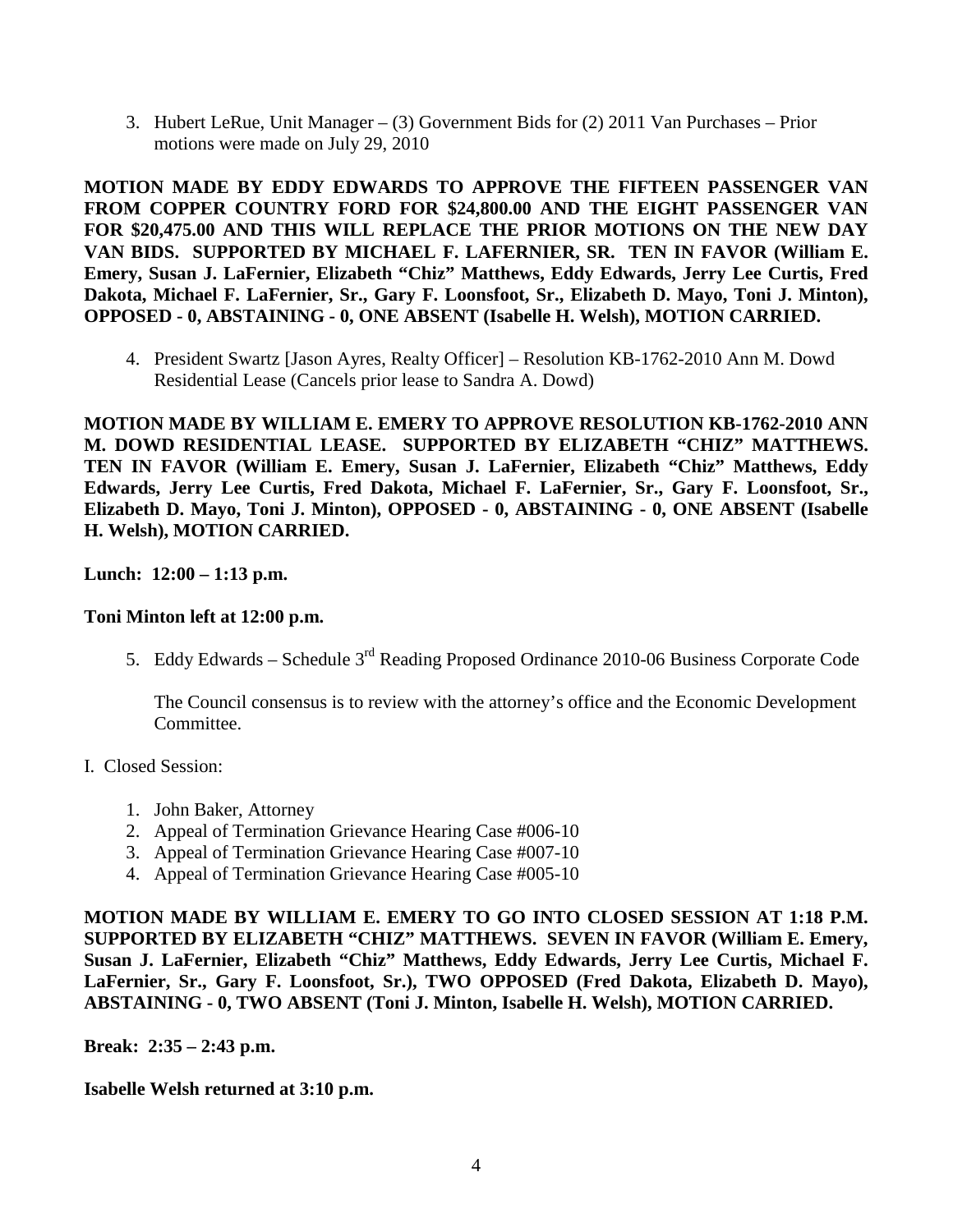**Elizabeth Mayo left 3:45 – 4:15 p.m.** 

**MOTION MADE BY MICHAEL F. LAFERNIER, SR. TO GO INTO OPEN SESSION AT 4:35 P.M. SUPPORTED BY ELIZABETH "CHIZ" MATTHEWS. NINE IN FAVOR (William E. Emery, Elizabeth "Chiz" Matthews, Eddy Edwards, Jerry Lee Curtis, Fred Dakota, Michael F. LaFernier, Sr., Gary F. Loonsfoot, Sr., Elizabeth D. Mayo, Isabelle H. Welsh), ONE OPPOSED (Susan J. LaFernier), ABSTAINING - 0, ONE ABSENT (Toni J. Minton), MOTION CARRIED.**

Appeal of Termination Grievance Hearing Case #005-10, #006-10, #007-10 –

**MOTION MADE BY ELIZABETH D. MAYO TO UPHOLD THE MANAGER'S DECISION IN GRIEVANCE HEARING CASE #006-10. SUPPORTED BY SUSAN J. LAFERNIER. TWO IN FAVOR (Susan J. LaFernier, Elizabeth D. Mayo), EIGHT OPPOSED (William E. Emery, Elizabeth "Chiz" Matthews, Eddy Edwards, Jerry Lee Curtis, Fred Dakota, Michael F. LaFernier, Sr., Gary F. Loonsfoot, Sr., Isabelle H. Welsh), ABSTAINING - 0, ONE ABSENT (Toni J. Minton), MOTION DEFEATED.**

**MOTION MADE BY ELIZABETH D. MAYO TO UPHOLD THE MANAGER'S DECISION IN GRIEVANCE HEARING CASE #007-10. SUPPORTED BY SUSAN J. LAFERNIER. TWO IN FAVOR (Susan J. LaFernier, Elizabeth D. Mayo), EIGHT OPPOSED (William E. Emery, Elizabeth "Chiz" Matthews, Eddy Edwards, Jerry Lee Curtis, Fred Dakota, Michael F. LaFernier, Sr., Gary F. Loonsfoot, Sr., Isabelle H. Welsh), ABSTAINING - 0, ONE ABSENT (Toni J. Minton), MOTION DEFEATED.** 

**MOTION MADE BY ELIZABETH D. MAYO TO UPHOLD THE MANAGER'S DECISION IN GRIEVANCE HEARING CASE #005-10. SUPPORTED BY SUSAN J. LAFERNIER. TWO IN FAVOR (Susan J. LaFernier, Elizabeth D. Mayo), EIGHT OPPOSED (William E. Emery, Elizabeth "Chiz" Matthews, Eddy Edwards, Jerry Lee Curtis, Fred Dakota, Michael F. LaFernier, Sr., Gary F. Loonsfoot, Sr., Isabelle H. Welsh), ABSTAINING - 0, ONE ABSENT (Toni J. Minton), MOTION DEFEATED.** 

**MOTION MADE BY EDDY EDWARDS TO GIVE A FIVE-DAY SUSPENSION WITHOUT BACK PAY IN GRIEVANCE HEARING CASE #006-10 AND TO REINSTATE THE EMPLOYEE. SUPPORTED BY WILLIAM E. EMERY. EIGHT IN FAVOR (William E. Emery, Elizabeth "Chiz" Matthews, Eddy Edwards, Jerry Lee Curtis, Fred Dakota, Michael F. LaFernier, Sr., Gary F. Loonsfoot, Sr., Isabelle H. Welsh), TWO OPPOSED (Susan J. LaFernier, Elizabeth D. Mayo), ABSTAINING - 0, ONE ABSENT (Toni J. Minton), MOTION CARRIED.**

**MOTION MADE BY ELIZABETH "CHIZ" MATTHEWS TO GIVE A FIVE-DAY SUSPENSION WITHOUT BACK PAY IN GRIEVANCE HEARING CASE #007-10 AND TO REINSTATE THE EMPLOYEE. SUPPORTED BY MICHAEL F. LAFERNIER, SR. EIGHT IN FAVOR (William E. Emery, Elizabeth "Chiz" Matthews, Eddy Edwards, Jerry Lee Curtis, Fred Dakota, Michael F. LaFernier, Sr., Gary F. Loonsfoot, Sr., Isabelle H. Welsh), TWO OPPOSED (Susan J. LaFernier, Elizabeth D. Mayo), ABSTAINING - 0, ONE ABSENT (Toni J. Minton), MOTION CARRIED.**